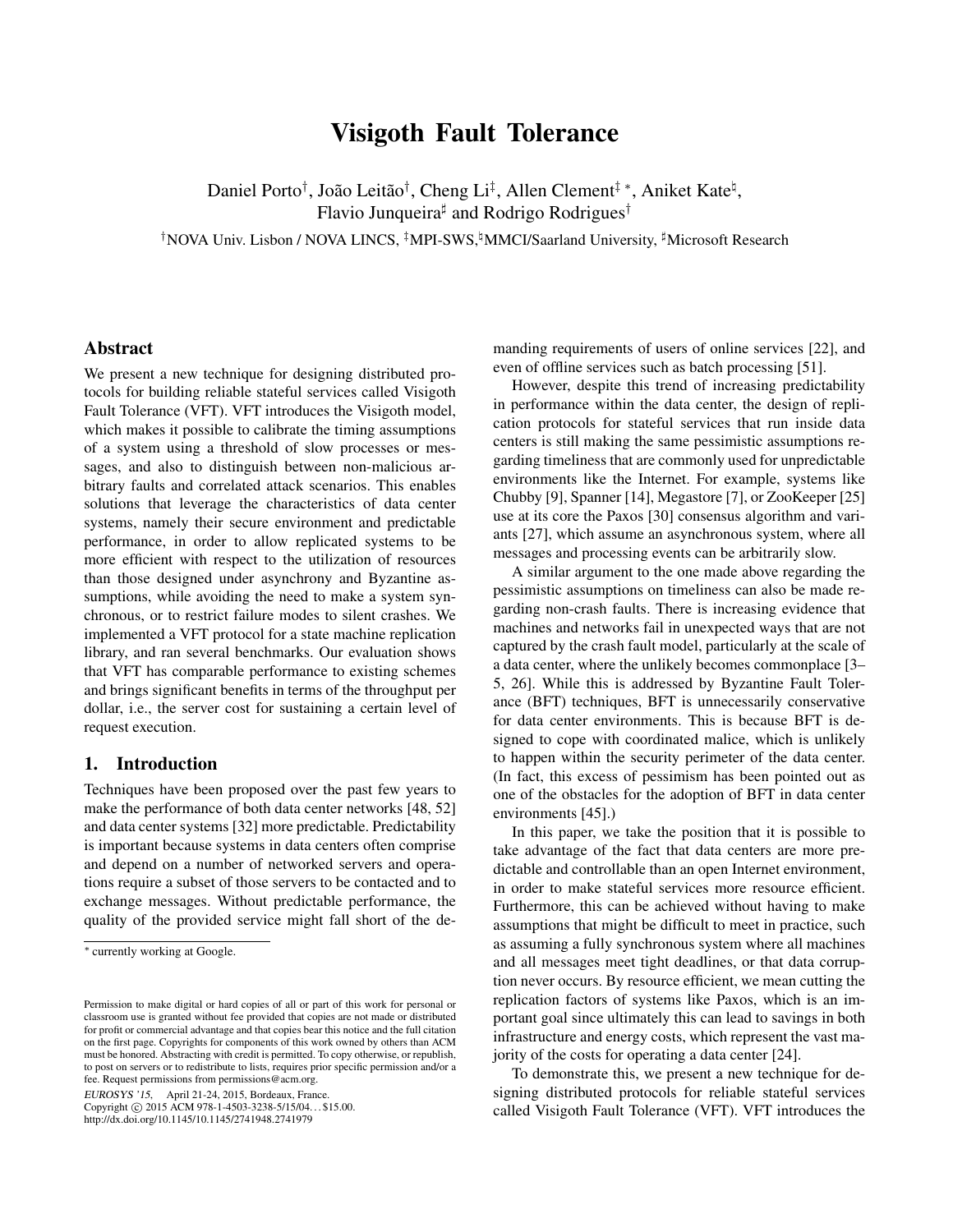Visigoth model, which provides two important knobs that can be tuned independently. The first is between an asynchronous system where delays can be arbitrarily large and a synchronous system where there is a bound on message transmission and processing delays. More precisely, our model assumes that, among the machines that communicate in a distributed protocol, there is a subset that can communicate in a timely manner, and only a limited number of machines are perceived as arbitrarily slow, due to either message transmission or processing delays. Importantly, in our model, when some machines cannot be contacted, we do not require the ability to pinpoint which ones have crashed and which ones are just slow. The second knob is between the crash model, where processes fail by silently halting, and the Byzantine model, where faulty processes can collude to create the worst-case attack scenario. In this respect, while the Visigoth model can be parameterized to handle arbitrary commission faults, just like BFT systems, it places a bound on the number of faulty processes that are coordinated and work together to intentionally defeat the system.

The Visigoth model has relevant theoretical and practical implications. From a theoretical standpoint, this model fills the spectrum between existing techniques, namely between the synchronous and asynchronous models, and the crash and Byzantine models. From a practical standpoint, VFT enables us to design practical systems for predictable environments like the data centers that support Internet services, while taking advantage of that predictability in order to lower replication factors, thus improving the operational costs (and in some cases the performance) of these systems.

We designed a VFT protocol for state machine replication by adapting an existing protocol for the Byzantine model, and in this process we abstracted some generic constructs that can be reused for adapting other protocols. One of the limitations of our initial adaptation is that it can lead the system to violate safety conditions when the assumptions on the level of synchrony are not met. Since there may, in practice, occur scenarios where more than a given threshold of machines behave asynchronously, it is desirable that in those cases the system halts instead of violating safety. We achieve this through an extension to our initial VFT protocol, which reintroduces more resource expensive majority-based quorums, but only for a tiny fraction of protocol steps.

To gain some insight into how to set the parameters used by our model, we measured the message transmission and processing time in a small research cluster and in Amazon EC2. In addition, we conducted an experimental evaluation of our prototype, which shows significant benefits compared to conventional approaches in terms of throughput per dollar, i.e., the cost one has to pay to rent virtual servers for sustaining a certain level of request execution.

The remainder of this paper is organized as follows. In Section 2 we formalize the Visigoth model and discuss its fundamental properties. Section 3 reports on our experience adapting an existing replication protocol to the Visigoth model, and we discuss an extension to the protocol to preserve safety despite arbitrary asynchrony in Section 4. In Section 5 we analyze some measurement data to understand how to parameterize the model. We provide and discuss experimental results in Section 6. Section 7 overviews relevant related work, and we conclude in Section 8.

## 2. Visigoth Fault Tolerance

In this section, we present the Visigoth model for implementing replicated systems.

#### 2.1 Relaxing the asynchrony assumptions

Our model builds on the observation that data centers typically operate a well provisioned network [44], leading to fast and predictable response times, as observed in previous measurement studies [50]. Furthermore, modern and upcoming network technologies enable the implementation of a network fabric that makes the probability of experiencing arbitrary latencies negligible [48, 52], while various hypervisor and OS-level techniques allow for the mitigation of interference effects, which can increase message processing times [32, 39]. It is therefore reasonable to expect that most messages are delivered and processed in a timely fashion.

We consequently assume that there is a bound on the time the network takes to deliver a message. This assumption brings us close to what the distributed computing literature calls a *synchronous system*. A synchronous model assumes a maximum delay  $T$  for transmitting and processing a message. This assumption allows a synchronous algorithm to proceed in rounds with a duration of  $T$ , where in each round all processes can communicate with each other. In this case, it is safe for an algorithm to assume that if a message is not received from a given process in a given round, then that process has clearly crashed.

However, the complexity of the software stack running at each server makes it difficult to guarantee that all processes generate or consume messages in a timely fashion. Occasionally, latency spikes can still be introduced by processes themselves due to operating system effects (*e.g.*, scheduling) and programming language features (*e.g.*, garbage collection stalls). In light of this observation, it is unwise to assume that the delivery bound always holds.

To capture these two effects, we assume a bound on the number of processes that are slow simultaneously. Since slowness might be perceived differently by distinct processes, we assume that the set of slow processes towards different processes is possibly different.

More precisely, to quantify the amount of synchrony, the model makes the following assumption: for any process  $p$ , at most s processes are "slow but correct" from the point of view of p, such that it takes longer than  $T$  time units for  $p$ 's messages to and from those processes to be transmitted and processed. Note that this formulation requires a fixed set of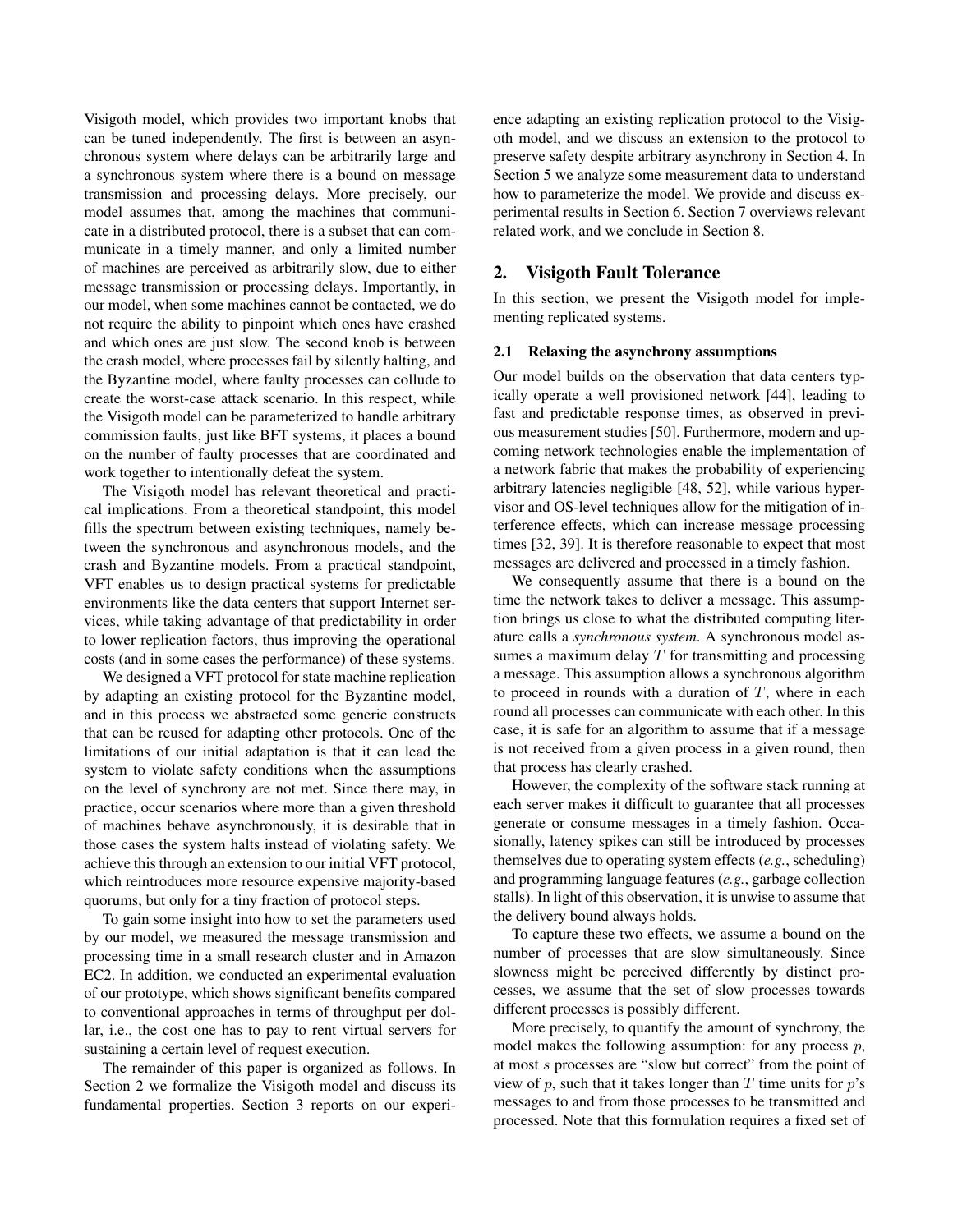s processes to be correct but slow from the point of view of each process throughout the execution. In practice, this can be relaxed to say that this set only needs to be fixed for sufficiently long (e.g., for a consensus instance to conclude).

Note that, in contrast to the synchronous model, there is no possibility to detect if a process has crashed in this model, since among the processes whose messages were not received within the bound  $T$ , there is a mix of faulty and up to s slow but correct processes. However, we can use timeouts to determine that some number of processes must have crashed, even if we cannot pinpoint who they were.

#### 2.2 Relaxing the assumptions on non-crash faults

This aspect of the model is motivated by the need to handle non-crash faults, i.e., faults such as bit flips that originate in the hardware, or, more generally, any type of data corruption in memory, storage, or the I/O path. These faults are much more rare than crashes, and, when they occur, it is often hard to map them to the root cause. As such, they are typically not considered part of the fault model. Instead, the implementation of fault tolerant systems often resorts to digests of both state and messages to protect against simple data corruption. However, wrong outputs that are not caught by these digests may lead to severe outages [3].

While BFT offers a principled approach for handling noncrash faults, several practical concerns push back its adoption [45]. First, the complexity and overheads of BFT, particularly in terms of increased replication factor compared to using crash fault tolerance (CFT) and additional administration overheads, such as managing server keys. Second, the fact that BFT targets a worst case scenario where all arbitrary faults are generated by a malicious attacker or by colluding machines aiming at defeating the system. Such an attack scenario is considered unlikely by practitioners, since data centers have several well managed security measures, such as firewalls, reverse proxies to limit exposure, or sandboxing.

Therefore, our objective is to find a model that provides a principled approach for handling non-crash faults that stem from bit flips or other forms of data corruption, while being less pessimistic than the Byzantine model, which allows for arbitrary and correlated faults. This, however, entails an apparent contradiction due to the fact that bit flips and data corruption can also be arbitrary.

The key observation to solve this contradiction is the following: what distinguishes data corruption from an attack scenario is not the behavior of a single faulty process, but the fact that data corruption is unlikely to affect the same part of the state across faulty processes and consequently generate the same incorrect manifestation at all faulty machines. We also observe that a collusion attack where an adversary controls all faulty replicas and forces their outputs to be compatible is, in practice, the worst-case scenario that Byzantine fault tolerance protocols must address.

Thus, the Visigoth model sets a maximum threshold  $o$  of correlated faulty behavior. In this case, the total number of

| n            | total number of processes                                      |
|--------------|----------------------------------------------------------------|
| u            | threshold on the total of faults (arbitrary $+$ crash)         |
| $\mathbf{r}$ | threshold on the number of arbitrary faults                    |
| S            | threshold on size of any set of <i>slow but correct</i> procs. |
| $\Omega$     | threshold on correlated faulty behavior                        |
| T            | max transmission time between non-slow processes               |

Table 1. Parameters used by the Visigoth model.

arbitrary faults in the system may exceed  $o$ , without endangering safety. The question then becomes what do we mean by correlated faults. To define this, we observe that algorithms for replicating stateful services follow a typical pattern of collecting a set of messages from different processes and, upon reaching a threshold (e.g., a quorum), an action is performed. For example, in the PBFT algorithm, the primary for a given view sends a *new view* message after gathering  $2f + 1$  valid *view change* messages for that view [11]. Similarly, the ABD crash fault tolerant algorithm [6], which provides a simple read/write storage interface, uses two RPC rounds driven by the client, where the client collects answers for the pending RPC from a majority of replicas to conclude each round. Therefore, the model states that when an algorithm collects a set  $S$  of messages from different processes and, based on those messages, performs an action, it can assume a bound  $o$  on the number of correlated messages that are arbitrarily faulty. This implies that at least  $|S| - o$  messages can be assumed to be generated by processes that correctly followed the protocol.

#### 2.3 Visigoth model definition

Following the notation of UpRight [13], we divide the space of faults into two types of manifestations: a process that sends a message that does not follow the protocol is said to have suffered a *commission* fault; and a process that either crashes or fails to send a message it should have sent is said to suffer an *omission* fault. The maximum number of commission faults tolerated is  $r$  and the maximum number of total faults is u.

The Visigoth model can be precisely defined as follows. 1. The system consists of a set of  $n$  processes. Each pair of processes communicate by sending and receiving messages over a bidirectional link. The network can lose, duplicate, and arbitrarily delay messages (subject to some additional constraints below). Network links are pairwiseauthenticated, which guarantees that if process  $i$  receives a message  $m$  in the incoming link from process  $j$ , then process  $j$  sent message  $m$  to  $i$  beforehand.

2. Each process executes a sequence of steps (actions) triggered upon either: receiving a message, an internal timer expiring, receiving an external input, or a condition in the state becoming true.

3. Processes may fail by crashing permanently, or by suffering a commission fault, otherwise they are non-faulty.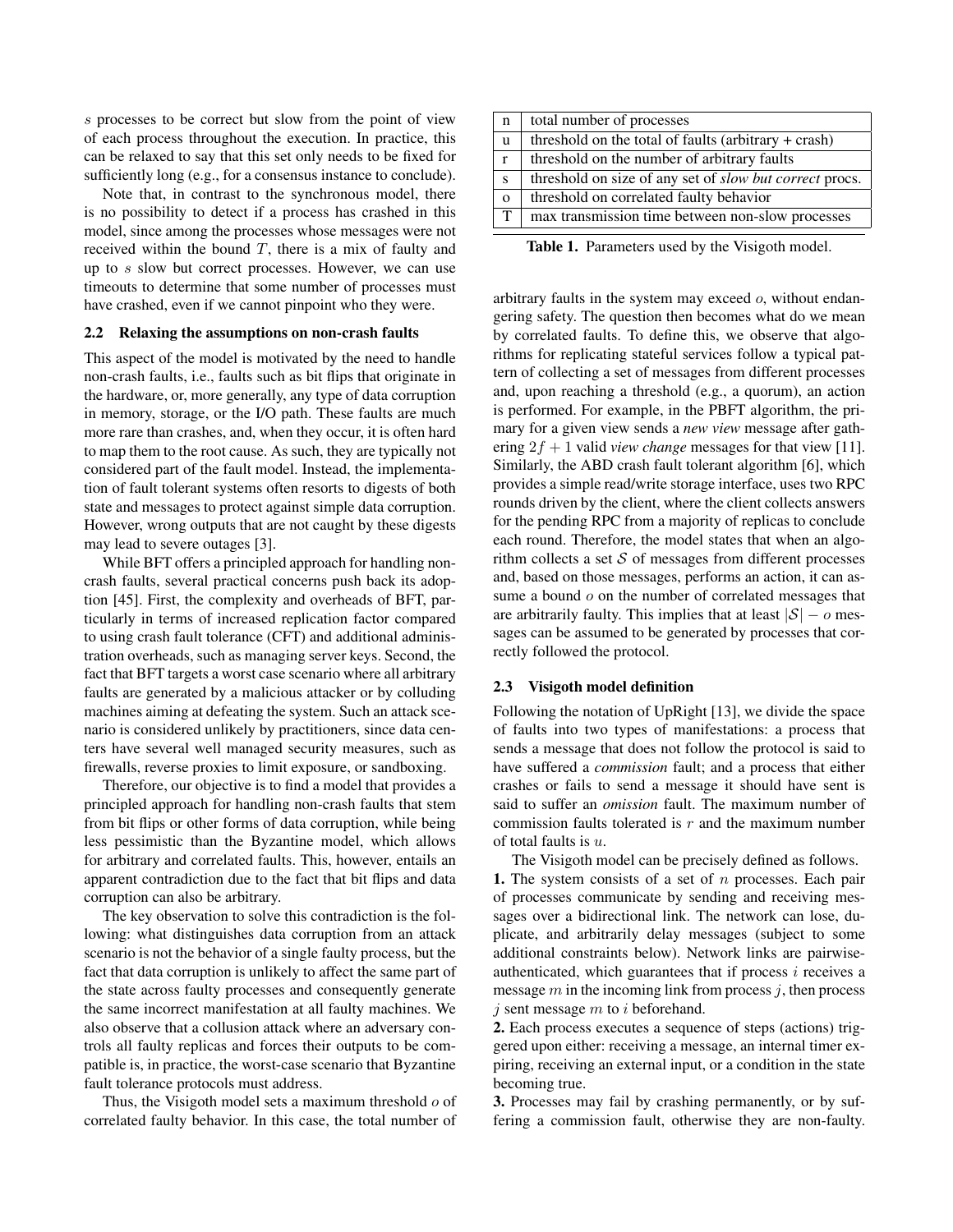Commission-faulty processes may send any number of arbitrary faulty messages throughout the entire execution (subject to the remaining model constraints).

4. In the definition of the actions of a process for implementing a given protocol, some of these actions can be annotated by the protocol writer as "message collection steps". These must be internal actions resulting from a condition over the state becoming true, and the precondition that triggers these actions must be that the process collected, in its internal state, a sufficiently large threshold  $t$  of messages that meet a certain condition C from distinct processes. (Both the threshold  $t$  and the condition  $C$  are protocol-specific.) For example, a message collection step can be triggered by gathering a majority (or a quorum) of messages that have the same type and contain the same answer from distinct processes.

5. There are at most  $u$  faulty processes (either crash or commission-faulty), out of which at most  $o$  processes may suffer commission faults that are correlated. We say that commission faults are correlated if they lead to sending incorrect messages that can be used to trigger the same message collection step. More precisely, assuming that S is a state variable, that is local to a process and maintained by the protocol, if the precondition that triggers a message collection step is of the form:

 $|\{m \in S \text{ from distinct } p_i : C(m) = \text{true}\}| \geq t$ 

then there are up to  $\sigma$  commission faults that can lead to incorrect messages m that belong to the set above.

**6.** We define that process  $i$  is slow with respect to  $j$  if one or more messages from  $i$  to  $j$  or  $j$  to  $i$  take longer than  $T$ time units to be transmitted. (By not taking longer than  $T$  to be transmitted, we mean that the time from the execution of the action that sent a message to the corresponding message receive action does not exceed  $T$ .) For any process, there is a maximum number s of other processes that are slow with respect to it.

7. Processes and clocks need not be synchronized, but we assume a bounded clock drift, so that timers can be used to safely determine if *T* has elapsed.

For quick reference, the parameters of the Visigoth model are summarized in Table 1.

#### 2.4 Consensus: Sliding scale between existing models

To understand the fundamental benefits of this model, we show that it leads to a tight lower bound on the replication requirements that fills the spectrum between existing models. The lower bound we state here is on finding a solution to the majority consensus problem. This problem has a practical relevance, since it is at the core of state machine replication, a practical replication technique [43]. Such a solution must obey the following safety (S) and liveness (L) properties.

L1 If a correct process  $p$  proposes a value, then that process decides a value;

**L2** if a correct process  $p$  decides a value, then all correct processes eventually decide a value;

**S1** if two correct processes decide v and v', then  $v = v'$ ;

 $S2$  if all correct processes propose v and a correct process decides v' then  $v = v'$ ;

Given this formulation, we prove that the following number of replicas is required to solve this problem under the Visigoth model.

THEOREM 1. *In a VFT system following the model presented above, there is no solution for consensus when* n <  $u + min(u, s) + o + 1.$ 

We prove this Theorem in a separate technical report [40], and in the next section we show a transformation of an existing algorithm to the Visigoth model that shows that this bound is tight, i.e., that we can solve the majority consensus problem with  $n = u + min(u, s) + o + 1$ .

This replication factor represents a smooth transition between existing models, where the extreme cases correspond to well-known results: at  $f = u = 0$ ;  $s = n$ , this is equivalent to asynchronous BFT; at  $f = u = 0$ ,  $s = 0$  to synchronous BFT with signatures; at  $f = u$ ,  $s = o = 0$ , to synchronous CFT; and at  $f = u$ ,  $s = n$ ,  $o = 0$  to asynchronous CFT.

Throughout the remainder of the paper we focus on the case where  $u > s$ . This not only has the advantage of significantly simplifying the notation and the proofs (since the  $u \leq s$  case needs to be handled separately), but also focuses on the interesting case where the Visigoth model is advantageous. Furthermore, the  $u \leq s$  case is very similar and leads to the same solutions as in the well-studied asynchronous setting, since one cannot in that case improve the algorithms by inferring how many processes have crashed after a timeout.

#### 2.5 Discussion

The previous result highlights one of the key benefits of VFT, which is that it reduces the replication factor to solve the fundamental consensus problem from  $n \geq 2u+r+1$  (or  $n \geq 3f+1$  in the traditional formulation) to  $n \geq u+s+o+1$ (or  $n \ge f + s + o + 1$ ) compared to an asynchronous BFT system. This benefit comes at a cost of making additional assumptions compared to the asynchronous model, and therefore the overall correctness is at stake when these assumptions are not met. In particular, when a partition splits the set of processes into two halves, the bound on s could be violated, and the two halves could proceed independently assuming the other half has crashed. This is a fundamental point associated with our gains on replication factor, and cannot be circumvented. To understand why this is the case, one should consider that  $(1)$  u can be greater or equal to half of the system size (e.g., when  $o = 0$ ), (2) protocols must be able to make progress despite  $u$  crashed processes, and  $(3)$  a situation with half of the processes crashed is indistinguishable from a network partition that splits the system in half.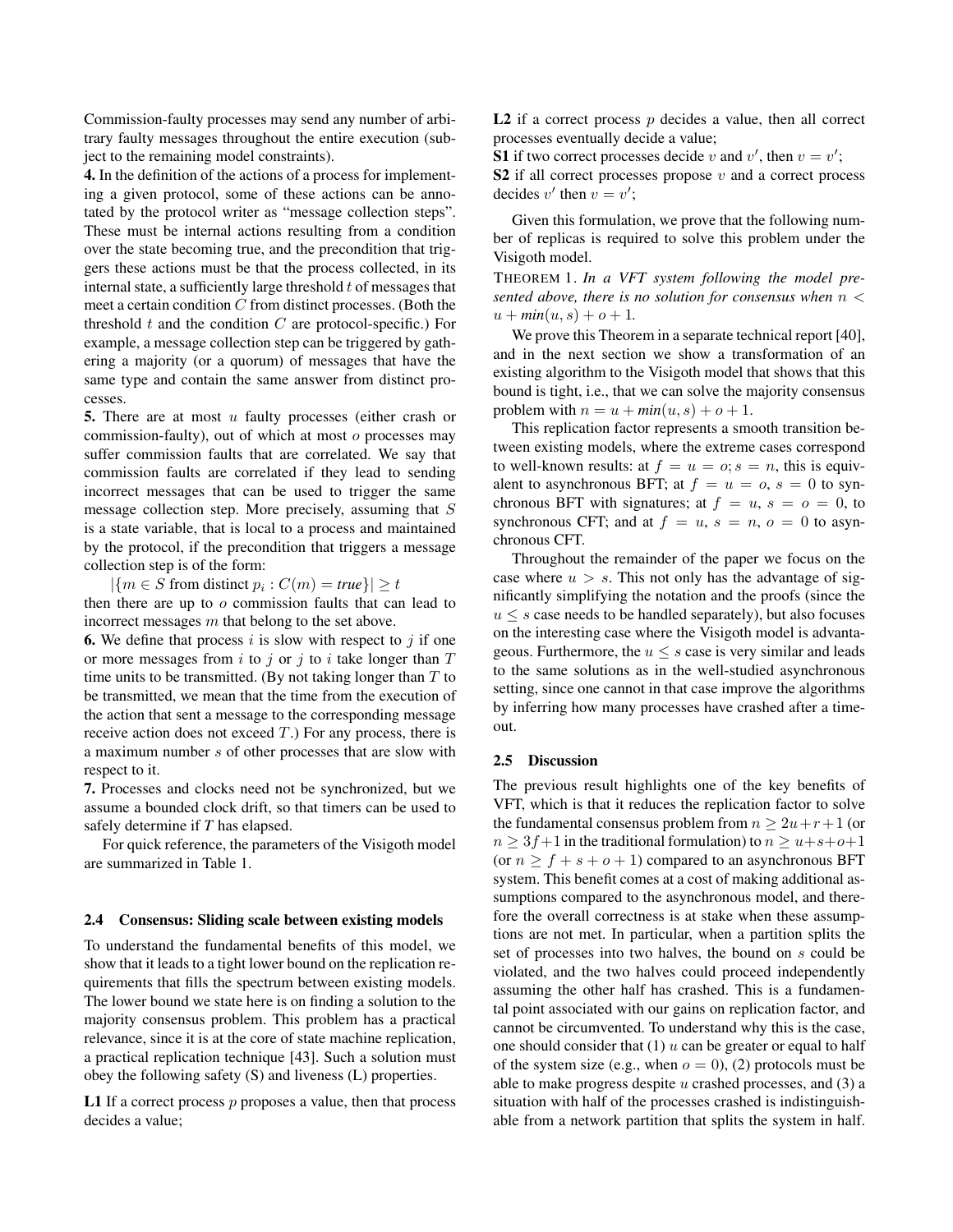The problem with this is that the two sides of the partition could make progress without coordination, possibly leading to a violation of agreement on the current system state, and consequent violations of the safety guarantees of the replicated system. In Section 4, we show how to transform those safety violations into liveness violations, through an extension to our base replication protocol presented in the next section.

# 3. VFT-SMaRt design

In this section we demonstrate the practicality and the technical challenges of Visigoth fault tolerance by adapting an existing replication protocol and its implementation to the Visigoth model.

## 3.1 BFT-SMaRt overview

We chose to adapt the BFT-SMaRt state machine replication library<sup>1</sup> because state machine replication is a generic and widely used method for replicating stateful services [7, 9, 14], and because BFT-SMaRt is a stable software library that is regularly maintained by its developers.

BFT-SMaRt follows the BFT state machine replication protocol presented in [10], whose normal case operation is close to the PBFT protocol proposed by Castro and Liskov [11]. BFT-SMaRt uses  $n = 3f + 1$  replicas to tolerate  $f$  Byzantine faults. From these replicas, there is a distinguished leader replica, elected by an epoch change protocol that moves the system through a sequence of epochs. The leader for each epoch drives the epoch change protocol in order to start a new epoch, transferring the necessary state concerning requests executed in prior epochs. In general, most protocol steps initiate an action after collecting a quorum of  $2f + 1$  messages; such quorums have the property that any two quorums intersect in at least one non-Byzantine faulty replica. In particular, within an epoch, the normal case operation for BFT-SMaRt to execute a client request proceeds as follows.

- 1. The client sends a PROPOSE message to the leader replica.
- 2. Upon receiving the request, the leader broadcasts a READ message to all replicas.
- 3. Upon receiving a READ from the current leader, each replica replies to it with a copy of its state in a READ-REPLY. (A common optimization is to run steps 2 and 3 only once at the beginning of each epoch for all future requests that may execute in that epoch [30], and therefore the common case replication protocol starts in the next step.)
- 4. Upon receiving  $2f + 1$  READ-REPLIES, the leader broadcasts a STATE message to every replica.
- 5. Upon receiving the STATE message from the leader, each replica inspects the set of states and adopts a value  $v$





Figure 1. VFT-SMaRt communication pattern.

shown to be locked in a previous instance, or, if no such value exists, it adopts the proposal of the leader. Then each replica broadcasts a WRITE message with the adopted value.

- 6. Upon receiving  $2f + 1$  WRITES, each replica broadcasts an ACCEPT message to all replicas.
- 7. Upon receiving  $2f + 1$  ACCEPTs, each replica executes the client request and sends a REPLY message to the client containing the execution outcome.
- 8. The client collects  $f + 1$  matching REPLY messages and returns that outcome.

## 3.2 VFT protocol design

#### 3.2.1 Overview

BFT-SMaRt was used as a starting point to design a VFT state machine replication protocol: VFT-SMaRt. The protocol uses the set of message exchanges between replicas in Figure 1. This is identical to the message pattern of BFT-SMaRt, which we just described. Note that there are two core message patterns in Figure 1: (1) the first two message steps, corresponding to epoch changes and executed infrequently, where the leader collects information from previous epochs, and forms a certificate consisting of all the information collected and the signatures from the processes that sent it, which can be disseminated to other replicas; and (2) the final sequence of two all-to-all communication steps after the leader relays the client request, which drive the "common case" execution.

To modularize the protocol transformation, we designed a few primitives that can be plugged into different parts of the protocol. These are then composed to form the state machine replication protocol implemented in the VFT-SMaRt library. In particular, the most basic one is the Quorum Gathering Primitive (QGP), which forms the basis for the all to all communication pattern of the normal case operation. The QGP primitive is also used as a building block to construct the conditional collect primitive, which is the primitive that maps to the first core message pattern in Figure 1. For a complete description of these primitives, their composition to form a complete protocol, and all the proofs, we refer the reader to a separate technical report [40].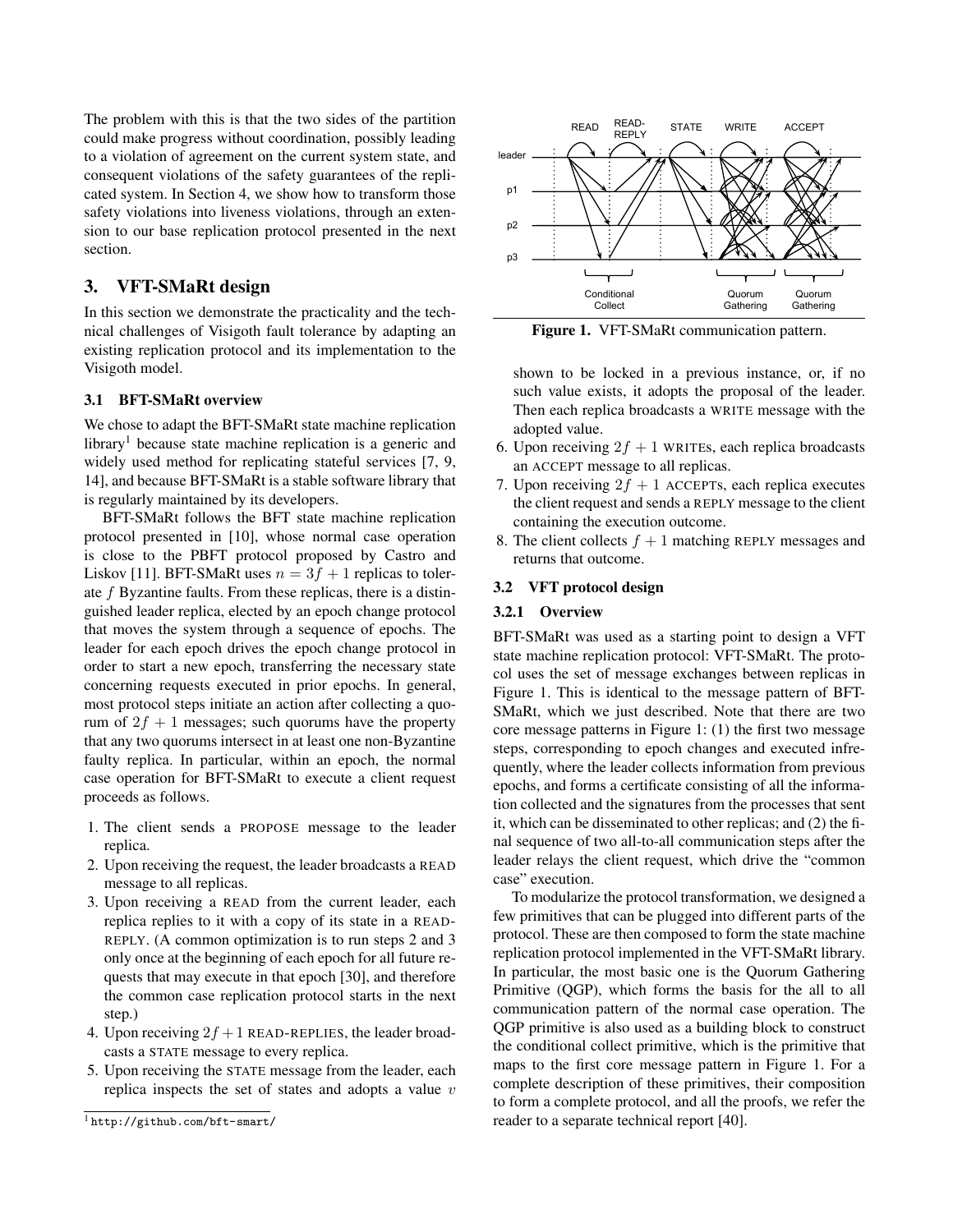### 3.2.2 Quorum gathering primitive

When adapting the protocol to VFT, we spent a large fraction of our time adapting the QGP primitive to work with the Visigoth assumptions. Therefore, instead of trying to describe the entire protocol, we will provide a more thorough treatment of QGP, since it is illustrative of the challenges and the techniques developed to design protocols in the Visigoth model. Considering QGP enables a simpler and more focused discussion of how the new model influences protocol design. We conclude with a brief overview of the remaining main challenges in our protocol design.

*Specification.* The QGP is initiated by every process asynchronously and consists of every process sending a message to a distinguished gatherer process, allowing this process to collect a quorum of messages. As such, this implements an all to one message pattern, and, if we instantiate a QGP in every process, then we obtain an all to all message pattern such as the one in the last two steps of the protocol in Figure 1. Furthermore, the quorums returned by the gatherer form a dissemination quorum system [34], i.e., a set of subsets (quorums) with the property that any two quorums intersect in at least one correct replica (where correct is defined as non-commission faulty). Another important aspect of this specification is that it is parameterized by a timeout value used by the gatherer  $(T_{QGP})$ . To satisfy the intersection property, this timeout must be set in a way that any correct process that satisfies the synchrony bound  $T$  is able to convey its message to the gatherer before the timeout. More precisely, the correctness properties of QGP are specified as follows.

DEFINITION 2 (Quorum Gathering Primitive). *A Quorum Gathering Primitive is parameterized by a timeout value* TQGP *, takes as input at each process* p *a statement* m *and outputs at a distinguished gatherer process* g *a quorum* M*, consisting of a vector of messages, guaranteeing the following properties:*

- Liveness: if the gatherer is correct, then the primitive eventually returns.
- Safety–Integrity: if the gatherer is correct and delivers  $M$ such that some  $M[p] \neq \text{UNDEFINED}$  and p is correct, then p has statement  $M[p]$  as an input.
- Safety–Intersection: if there are two instances of QGP, such that all correct processes that are not crashed and not slow towards the respective gatherer processes initiate the protocol within a maximum  $\delta$  time window such that  $T + \delta < T_{QGP}$ , then, if the two correct gatherers p and  $p'$  gather M and M' respectively, M and M' intersect in at least one correct replica.

Note that the intersection property is vital for the correctness of any replication protocol that uses QGP, but it is also possibly untenable under the traditional design of quorumbased protocols. This is because a process cannot expect to receive messages from more than  $n - u$  processes (since up to  $u$  processes may crash), which is not sufficient to ensure the required intersection with other quorums of size  $n - u$ . Next, we explain how the implementation of QGP in our model overcomes this challenge.

*Implementation in the Visigoth model.* The first step in our VFT implementation of QGP is simple: the gatherer waits for a quorum of replies and returns that quorum. Given the assumptions of point-to-point authenticated links and by having messages carry a tag that uniquely identify each primitive, this suffices to ensure the integrity property (messages in the returned quorum match the input of the respective processes). However, the central question that needs to be answered by QGP is how large should the quorum size be in order to implement a dissemination quorum system, i.e., ensure the intersection of any two quorums in at least one correct replica.

The initial quorum size that the gatherer tries to collect in QGP is  $n - s$ . This is sufficient to ensure the intersection property, since any two sets of  $n - s$  intersect in more than o replicas, and one of those must be correct. This, however, raises the problem that when there are  $u$  faults it may be impossible to gather this quorum size, which would preclude liveness. To address this problem, we can leverage the assumption about the existence of at most s slow processes. This allows us to reduce the quorum size when timeouts ensure that a subset of the replicas that were excluded from the quorum have permanently crashed. In particular, the timing requirements in the specification of the intersection property of QGP allow us to determine that, if a set of x replicas did not reply by the timeout of  $T_{QGP}$ , and since at most s of those processes are slow, then at least  $x-s$ of those processes must have crashed before the timeout and will not participate in future quorums. Thus, collecting a set of at least n−u replies after the timeout is sufficient to ensure intersection. (If  $n - u$  replies are not gathered by the timeout then the gatherer must wait until this number is reached.)

However, the fact that these processes will not participate in future quorums does not mean that they have not participated in a concurrent invocation of QGP, which could lead to safety violations. To understand why this is the case, consider the following example with  $u = 2$ ,  $s = 1$ ,  $o = 0$ ,  $n =$ 4, and processes  $a, b, c, d$ . Suppose that  $a$  and  $b$  initiate QGPs in parallel, that  $a$  is slow towards  $b$  and vice-versa, that  $c$ crashes after only replying to  $a$ , and that  $d$  crashes after only replying to b. In this case, the two concurrent quorums that are gathered are  $\{a, c\}$  and  $\{b, d\}$ , thus non-intersecting.

To address this problem, the gatherer contacts all replicas to gather a second (possibly different) quorum with the same rules for the quorum size, but only in the case when less than  $n - s$  processes reply by the timeout. In the above example, the second round would reach the quorum of  $\{a, b\}$  and the two invocations would return  $\{a, b, c\}$  and  $\{a, b, d\}$ . While this requires an extra round-trip to gather the second quorum,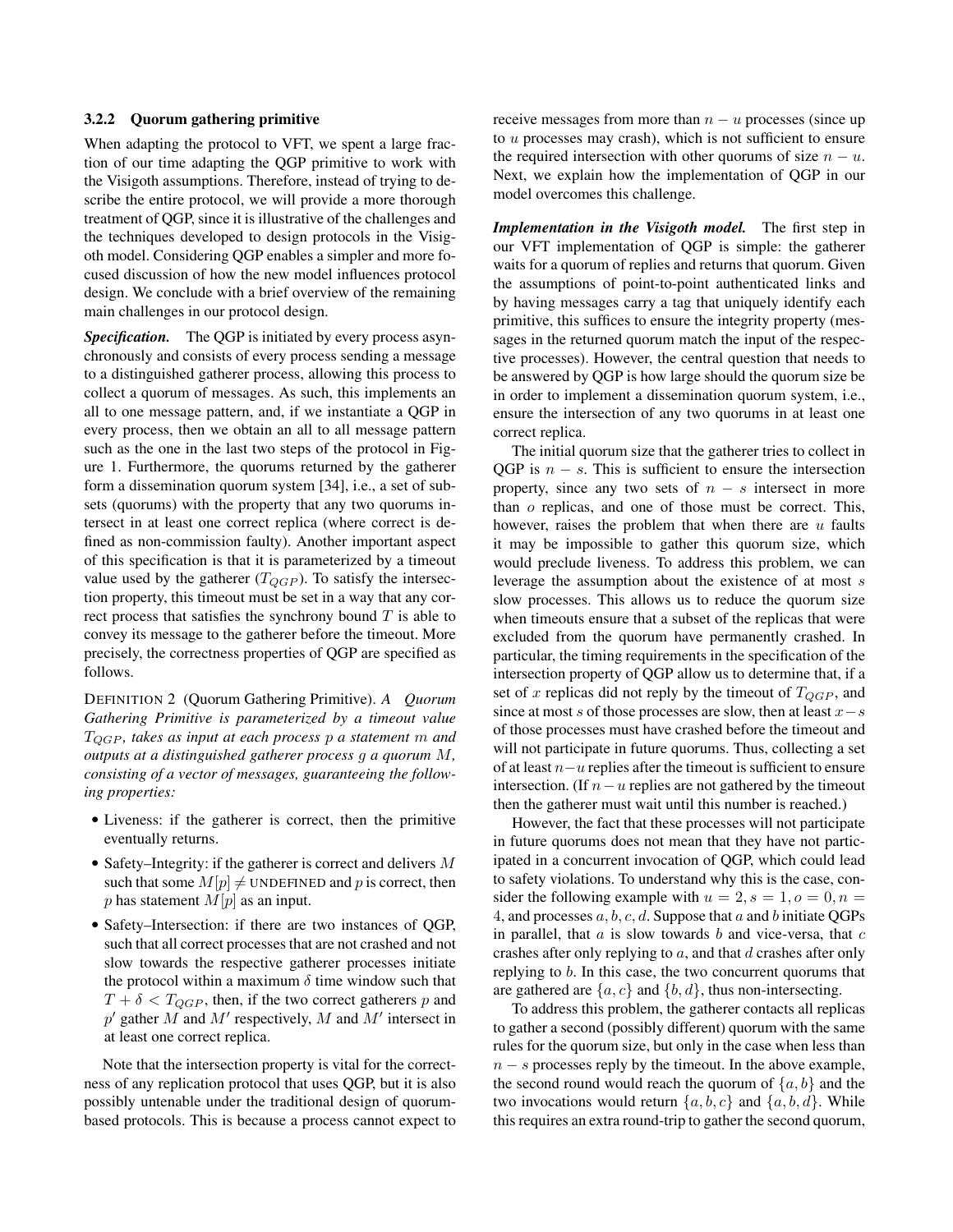this is only in the case when more than  $s$  replicas are not reachable within the timeout.

*Correctness.* Even though we present a correctness proof of the entire protocol in a separate technical report [40], we sketch here a correctness proof for the intersection property of this primitive, since this intersection is key to the correctness of not only our protocol, but of most protocols for replicating stateful services.

We focus here on the most challenging case when the two quorums that are output are small quorums of size  $n - u \leq$  $Q_1, Q_2, n-s$ . Since each instance of the primitive goes through two phases of gathering quorums, it must be the case that the first phase of one of the primitives (say Q1) finishes before the second phase of the other primitive (say  $Q2$ ) begins. Say that the first phase quorum of  $Q1$  has size  $Q1 = n - u + a$ , and that the final quorum returned by Q2 has size  $n - u + b$ . At the instant when Q1 ends the first phase, by the fault model, there are at least  $u - a - s$ crashed processes (i.e., all non-responsive ones except s slow processes). This implies that the system size at this time is  $n' \leq n - u + a + s$ . Given this system size, the intersection in one correct process is guaranteed if  $Q1+Q2-n'-o > 0$ . This gives:

 $Q1 + Q2 - n' > 0$ as we know that  $n - u + a + s \geq n'$  we can translate to:  $Q1 + Q2 - n + u - a - s > 0$  $\Rightarrow n-u+a+n-u+b-n+u-a-s > o$  $\Rightarrow u + o + s + 1 - u + a - u + b + u - a - s > o$  $\Rightarrow$  1 + b > 0

#### 3.2.3 Other challenges in VFT-SMaRt design

Next, we discuss two other challenging points behind the transformation of the original protocol to the Visigoth model. The remaining protocol details are described and proven correct in a separate technical report [40].

*Challenge 1: Certificates.* The first challenge is related to the use of certificates consisting of quorums of signed messages (or statements), namely in the epoch change protocol. This is a common pattern in BFT protocols, allowing process A holding the certificate to demonstrate to process B that a certain action took place at a dissemination quorum, thus ensuring that no contradictory action could have taken place (since the correct process in the intersection of any two dissemination quorums would not allow for such contradictory action). While these certificates can be produced trivially in traditional models, in VFT there are two factors that complicate this task. These are the fact that quorums do not have a constant size, and the possible presence of commission faults. Because of these, when a certificate uses a size smaller than  $n - s$ , it is not clear whether the use of a small quorum is legitimate or whether it was due to a commission fault (in case that  $o > 0$ ).

To address this challenge, certificates follow the vector of signatures model only in case when they have size  $n - s$ , since this allows for intersection with any other quorum irrespectively of the number of crashed processes. When the number of processes in a certificate is smaller than  $n - s$ , the process putting together the certificate must also collect a statement from the processes that participate in the quorum forming the certificate attesting to the fact that it is legitimate to use a smaller quorum due to the unreachability of the remaining processes.

*Challenge 2: Setting timeouts.* The second challenge is how to set the timeout parameters that are used by QGP. These timeouts are related to the maximum relative delay that correct and non-slow processes might have when instantiating the primitive. (For processes that are slow this is not problematic since their messages can be arbitrarily delayed anyway.) The problem that is faced when computing this maximum delay is that it is possible that delays accumulate throughout the execution of a protocol that uses QGP. If this is not taken into account, we risk to incorrectly identify certain processes as being slow, which is the same as saying that the premise of QGP that correct and non-slow processes start the protocol in a timely manner is not met, and the properties of QGP do not hold.

To address this, the protocols must set the value of the timer so that, if the maximum length of the chain of messages that lead to a remote process sending a message that we are waiting for is l, then the timer is set to  $(l + 1) \cdot T$ . While it is clear that this modification works for cases when the maximum delay to move from one phase in the chain to the next is at most  $T$ , it is less clear what happens if the timeout expires and the quorum to move from one phase to the next still has not been gathered because we are waiting for slow processes that will take longer than  $T$ . This situation turns out not to be problematic because in such cases it is necessarily the case that more than  $u - s$  processes have crashed. In that case, we are operating with quorums of at least  $n - u$  processes, which are a majority of the noncrashed processes, thereby ensuring quorum intersection irrespectively of the wait time.

# 4. Trading liveness for safety

The VFT-SMaRt protocol highlights an important advantage of the Visigoth model: it leads to more resource-efficient protocols than previous, more pessimistic models. In particular, when tolerating only machine crashes and compared to the asynchronous model, we are able to cut the replication factor *n* from  $n = 2u + 1$  (e.g., the replication required by the Paxos protocol) to  $n = u + s + 1$ , when  $u > s$ . However, this resource efficiency comes at a cost. When the bound of slow but correct processes is violated, the VFT-SMaRt protocol may fail to meet its safety conditions. Violating safety is highly undesirable, since it might lead, for instance, to inconsistencies in the state of the system. Practical systems in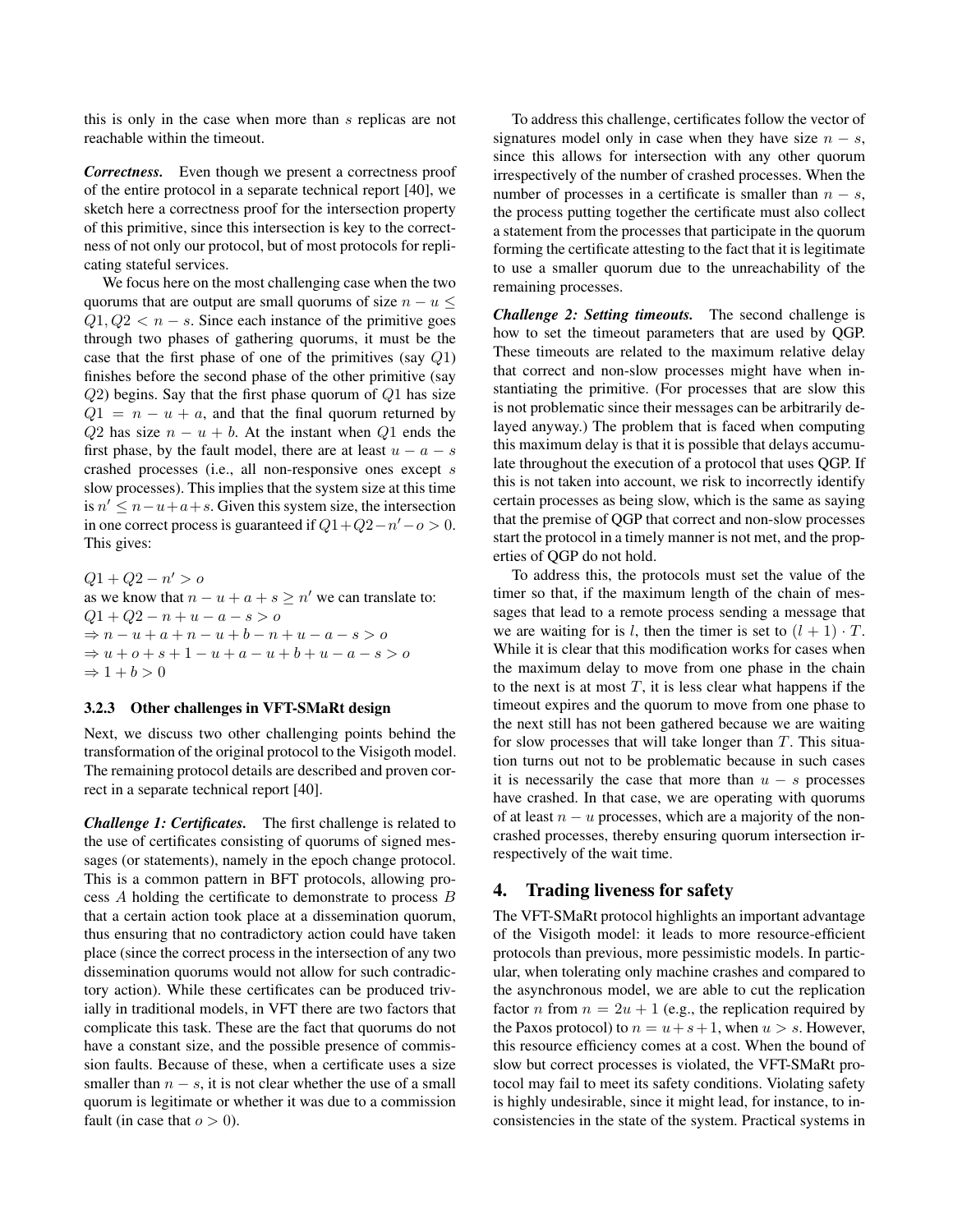fact often prefer to violate liveness instead of safety. For example, it is better to halt the auction system than to declare two users to be the winners of the same auction. (In fact, the Paxos protocol has the advantage of overcoming the FLP impossibility result [21] by always preserving safety but only ensuring liveness under additional synchrony assumptions.)

To overcome this concern, we propose an extension to the VFT-SMaRt protocol that turns potential safety violations when the bound s of slow but correct processes is exceeded into liveness violations. This extension solves the following problem: when the bound s is exceeded, processes may incorrectly assume that a certain number of processes have crashed, and hence they may assume that it is safe to proceed with a small quorum (smaller than  $n - s$ ). The intersection guarantee between two small quorums only holds when the assumptions about crashed processes also holds, otherwise two small quorums might not contain any process in common. This empty intersection enables executions in which we have a "split brain", i.e., that lead to state divergence. To address this problem, we reintroduce majorities to decide which small quorums can be used within a protocol epoch, where the role of the majority is to act as an "oracle" preventing the use of two small quorums without any intersection within a given epoch. Reintroducing majorities raises the question of whether this defeats the original goal of VFT, which is to design resource-efficient protocols. However, majorities are only used sparingly, in key steps of the protocol, and therefore a single majority-based group can be used for a large number of resource-efficient VFT groups.

In more detail, we extend the protocol by adding a logically centralized oracle that is safe in the presence of asynchrony. (In practice, this oracle can be implemented using Paxos, or any other consensus protocol.) The oracle is queried by processes wanting to make use of a small quorum within an epoch: any protocol step that takes an action upon receiving a small quorum now has to wait for an authorization from the oracle (or proof that this authorization was given). The behavior required by the oracle is simple: it only authorizes small quorums within an epoch that intersect with all other authorized quorums for that epoch (or, in the case where commission faults are tolerated, that intersect in  $o+1$ processes). In practice, the implementation of the oracle that allows the VFT system to make progress is the following: when the oracle receives the first such request for a given epoch, it authorizes this request, and subsequently it denies all requests that do not meet the intersection property in that epoch (for each VFT-group within the data center).

## 5. Deployment considerations

We conducted a small measurement study to understand how one can set the parameters of the VFT model, and what are the tradeoffs involved in those choices. This study ran in two environments with the following characteristics.

Research cluster: We used 90 machines of this cluster, each one with  $2 \times 6$  core Intel Xeon X5650 CPUs at 2.66 GHz, with 48 GB of DDR3 RAM. Each machine had 2 distinct gigabit network interfaces, which are viewed and accessed as a single virtual interface using the Line Aggregation Control Protocol (LACP). These machines are interconnect through 2 redundant switches, each with a maximum throughput of 10 gigabits. All machines were running Linux. No virtualization is in place, and deployed applications were conducting research experiments, such as mining large data sets and searching for bugs.

Amazon EC2: Our Amazon EC2 deployment used 15 large instances running a Linux virtual machine, located in the us-east-1 availability zone of Amazon's US East Coast data center. Each instance had 7.5 GB of RAM, and a CPU with 4 EC2 computational units (distributed across 2 virtual cores). We do not know any details concerning the network infrastructure in place at the data center.

To emulate the behavior of an RPC-based distributed protocol, we organized groups of seven processes on different machines/instances. Each process  $p$  in each group periodically (every second) initiates a *communication round*, where it measures the time taken by a group RPC to all the processes in the group. The handler of this RPC exercises a combination of various machine resources, similarly to the actions taken by many distributed protocols, namely (1) verifying a MAC, (2) preparing a reply message and a MAC for that reply, and (3) storing both the request and the reply to stable storage. Request and reply message sizes are 50KB in size, similarly to the average workloads observed in production data centers [48].

To study how to set s and  $T$  in these deployments, we ask the question of how long we need to wait if we want to make sure that the messages from all but the s slowest processes in the group arrive within that time. To answer this question, we depict in Figure 2 the CDFs for the time required for processes to gather the *n*th reply in the group,  $n \in \{1, ..., 7\}$ . These results aggregate more than  $4.0 \times 10^6$  pairs of request and replies for the research cluster and  $2.9 \times 10^6$  for EC2.

The results show that, despite the fact that processes gather most replies in only a few to tens of milliseconds, in a small fraction of the cases, processes were required to wait for longer periods of time, particularly in the research cluster (Figure 2(a)).

For example, in the less predictable research cluster (Figure  $2(a)$ ), all processes gather 6 replies in less than  $500ms$ for 99.9% of the communications steps. On Amazon EC2 (Figure 2(b)), in all communication rounds, processes were able to collect 6 replies in less than 1s, which is significantly less time than the worst case latency, which is on the order of tens of seconds. Thus, in both these environments, there are substantial gains when moving from  $s = 0$  to  $s = 1$ , in terms of setting a more aggressive  $T$ , and therefore not having to wait for long timeouts.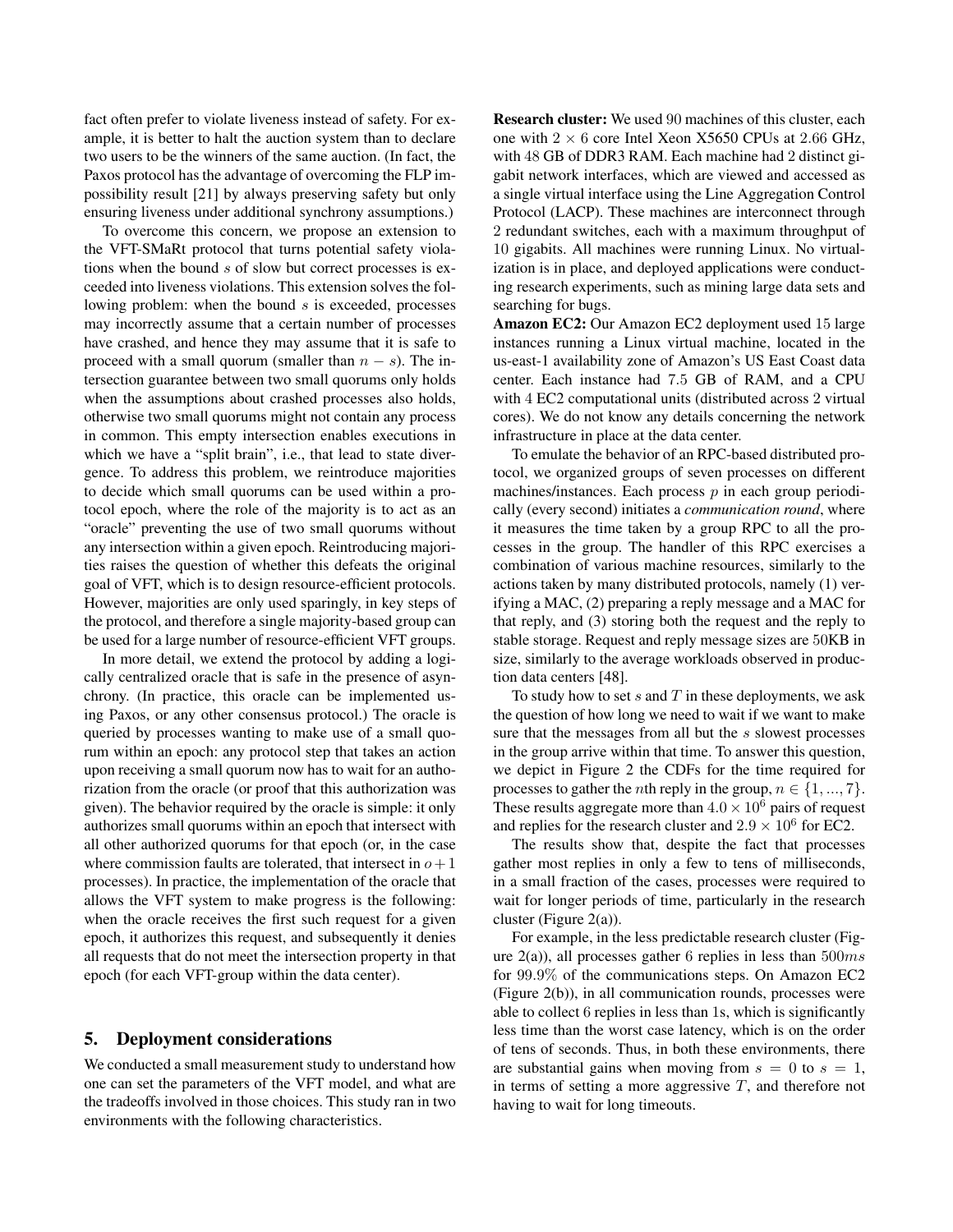

Figure 2. CDFs for the time required for processes to gather different numbers of replies.

## 6. Evaluation

We implemented VFT-SMaRt by extending the publicly available BFT-SMaRt code. In addition to an implementation of our base algorithm, we also implemented the extension described in Section 4 by making VFT-SMaRt act as a client of a ZooKeeper [25] replica group, which implements the oracle logic. This section evaluates these systems experimentally. Our goal is to understand the benefits and costs of employing VFT in place of traditional techniques.

#### 6.1 Experimental setup

We run our experiments on a cluster of 20 6-core 2.67GHz Intel(R) Xeon(R) CPU X5650 machines with 48 GB of RAM, configured with 24 working threads, connected to the network through a bonding interface composed by two 1Gbps NICs. Among these machines, ten were used exclusively to run clients, and the remaining machines were used to run server replicas. Client requests for all experiments are issued in a closed loop. The load on the replicated system is varied by increasing the number of request threads running on client machines. Each data point represents the average latency and throughput of a run with a fixed configuration, where each run lasts for 4 minutes in total and the first minute is considered a warm up period and is excluded from the average.

The performance of VFT-SMaRt under different configurations is compared to (1) asynchronous crash fault tolerant replication (CFT), which was implemented by configuring VFT-SMaRt to tolerate zero commission faults (i.e,  $o = 0$ ) and disabling all timers used in the VFT implementation; (2)



Figure 3. Cost effectiveness of VFT versus traditional approaches using microbenchmarks.

asynchronous Byzantine fault tolerant replication (BFT), by comparing with the original BFT-SMaRt codebase.

### 6.2 Cost effectiveness

The main benefit of VFT when compared to alternatives operating under weaker guarantees like synchronous or crashtolerant algorithms is the fact that it is able to tolerate message or processing delays and arbitrary data corruption. In comparison to traditional options that provide stronger guarantees (namely asynchronous or BFT replication), VFT leads to a more cost effective solution due to a lower replication factor.

In our first set of experiments we try to quantify this cost effectiveness by measuring, for different configurations of VFT, the throughput per dollar of the replicated system, i.e., the server cost for sustaining a certain level of request execution. This is then compared to the cost when deploying asynchronous CFT and BFT systems.

Figure 3 shows, for CFT, BFT, and different configurations of VFT tolerating up to 3 total faults, the achieved throughput per dollar, i.e., the ratio between the maximum throughput that is achieved under each configuration and the cost of renting the virtual servers required to deploy each configuration on Amazon  $EC2<sup>2</sup>$ . As expected, when compared to the classical most pessimistic option (asynchronous BFT), the throughput per dollar of VFT is 109% to 159% higher, while still covering to a large extent the relevant class of faults for data center environments. Furthermore, when compared to CFT, VFT is still more cost effective by as much 79%. This is due to being less pessimistic regarding the assumptions concerning asynchrony (i.e., slowness), since we used VFT configurations with  $s = 1$ .

#### 6.3 Microbenchmarks

Next we try to gain a deeper understanding of the performance of VFT. To this end, we run a microbenchmark where the replicated service only supports a single operation that

 $2$  With a cost of \$0.28 per Hour for Linux instances in US-West availability zone.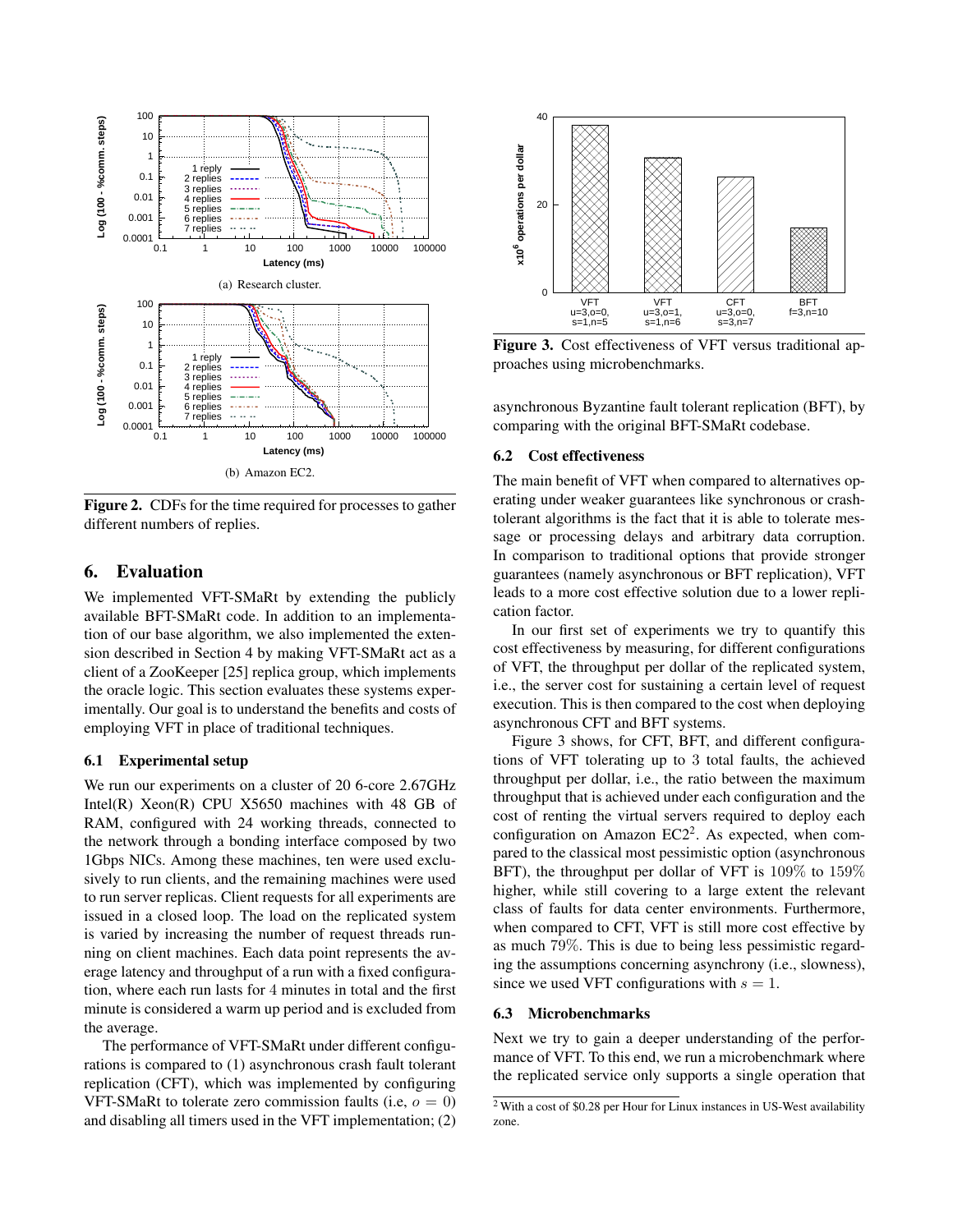

Figure 4. Throughput vs. latency for CFT, BFT, and two different VFT configurations: one tolerating crashes, one slow process, and an arbitrarily faulty process, and another configuration tolerating only crashes and one slow process.

receives as argument 1 KB of data and writes that data to the service state before returning. All clients perform consecutive invocations of this operation. Since this operation modifies the state it cannot take advantage of the traditional optimizations for read-only operations [11].

In these experiments, we vary the number of requests issued by each client so that different levels of load are imposed on the replicated system. For each different load imposed on the system, we compute the average latency and throughput perceived by the set of clients. We then plot these points in a throughput/latency curve.

Figure 4 shows a performance comparison between VFT and traditional approaches (asynchronous CFT and BFT), where all systems are configured to tolerate a total of three faults. In this experiment we used two different VFT configurations: a middle-ground configuration where we tolerate up to one correlated commission fault and up to one slow process, and a crash fault tolerant configuration of VFT with up to one slow process. The results show that the latency values observed across all systems are relatively similar when the system is not saturated. The maximum throughput of VFT is consistently higher than the original BFT-SMaRt code, due to the fact that VFT is using fewer replicas, smaller quorums, and therefore the number of messages being sent and processed is also smaller. When comparing VFT to CFT, there are two opposing effects. On the one hand, the number of VFT replicas is smaller, leading to the effect mentioned above. On the other hand, there is the need to manage timers in the implementation of VFT protocols, which are not used in CFT. When the system is under a high load, these timers are constantly being set and reset, which interferes with the processing of protocol messages. The combination of these two effects explain why CFT achieves a higher throughput than VFT when the total number of replicas differs only by one, and a lower throughput when it differs by two.

In the next set of experiments, we try to understand the sensitivity of the performance of VFT-SMaRt to the parameters of VFT. To this end, we compare the performance of VFT configurations when we fix the replication factor but trade one of the parameters for another. The results in Figure 5 show that trading  $u$  for  $o$  has almost no effect on system performance, whereas increasing s while decreasing one of the other two parameters has a significant positive impact on the maximum throughput. This happens because, in the common case, the protocol gathers a quorum of  $n - s$  messages before moving from one stage of the protocol to the next. As such, increasing s makes it easier to gather quorums in a shorter amount of time, and therefore allows the protocols to move faster from one stage to the next.

#### 6.4 Extended protocol and performance under faults

In the previous set of experiments, every replica ran normally during the entire execution. In this section, we show how faults (both permanent and transient) during a run affect the performance of the replicated system. Furthermore, we also evaluate in this experiment the performance of the extended version of our protocols described in Section 4.

To this end, we run three different configurations: a BFT configuration with  $f = 2$ , hence  $n = 7$ , our base VFT protocol configured to tolerate the same number of total faults,  $u = 2$ , but with  $s = 1, o = 1$ , hence  $n = 5$ , and the same parameters applied to our extended VFT protocol. In the extended protocol, the oracle that authorizes small quorums is deployed by configuring ZooKeeper to tolerate two crash faults, i.e., using a total of five replicas.

During each run of these experiments, we injected one crash fault at one of the replicas, and 120 seconds later we caused a slowdown of one replica, by forcing it to sleep for 15 seconds.

Figure 6 presents, in the y axis, the throughput in number of operations per second. The x axis represents the time into the trace. In these traces, we mark the instants when each of the replica stops, and also when the second replica resumes the operation.

Several observations can be made regarding the results from this experiment. First, none of the systems are noticeably affected by the first fault, since they can still make use of the quorums they were using before that fault. In particular, the VFT systems still use large quorums of  $n-s$  after the first crash. Second, when the second replica is suspended, BFT is relatively unaffected since it is still able to gather quorums of  $2f + 1$  replicas, whereas VFT has to resort to small quorums of  $n-u$ , which imply waiting for the timeout before making progress. The consequence of this wait time is a large drop in the throughput of the system. However, this throughput is still above zero, which still gives opportunity to perform a reconfiguration to regain normal case performance. Furthermore, this lower throughput after the second fault could be further improved by increasing the batch size, since a larger number of requests would be executed by each instance of consensus. Finally, the performance of the extended version of our protocols is approximately the same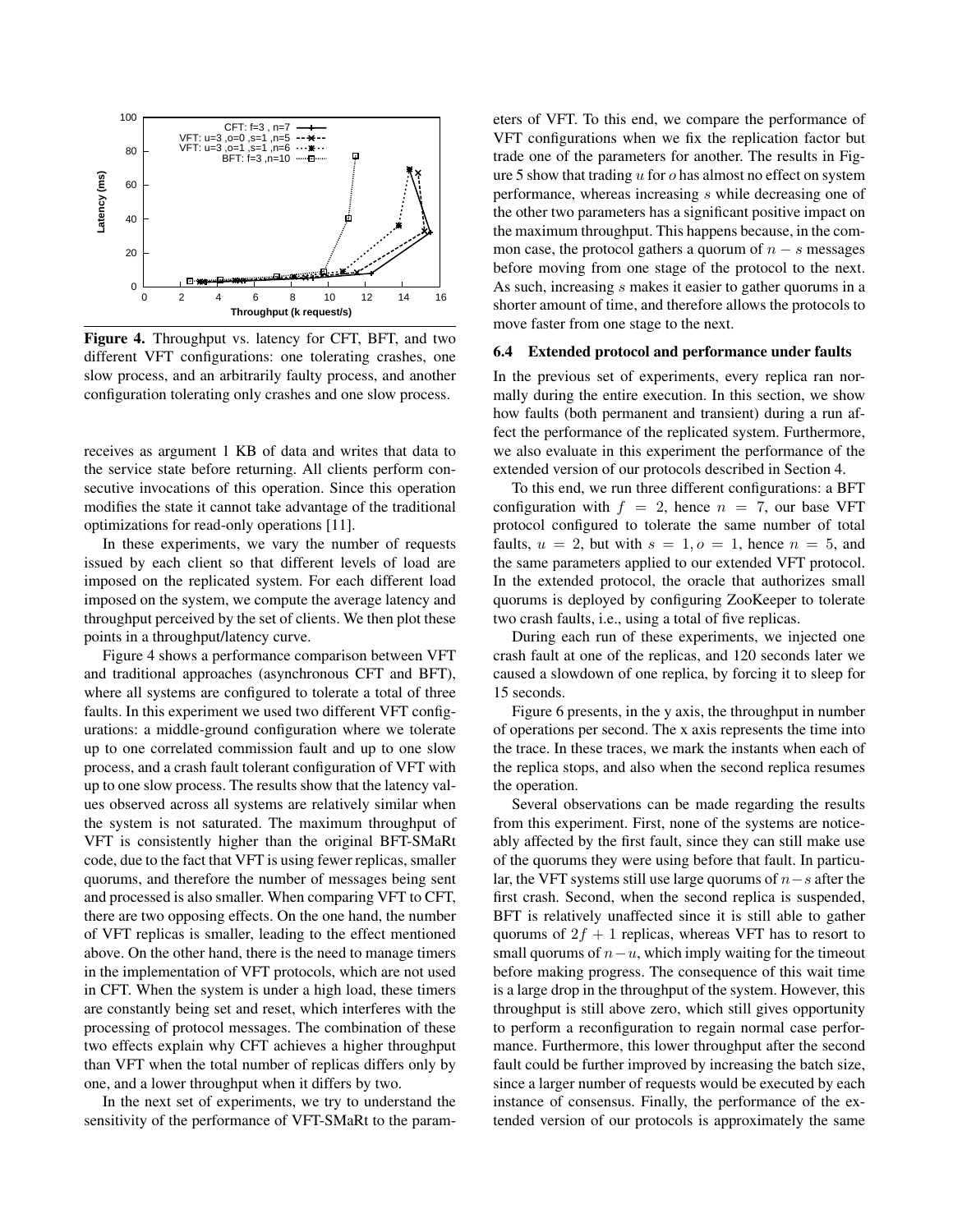

**Figure 5.** Throughput versus average latency for VFT systems configured with  $n = 6$  replicas varying  $u, s, o$ .



Figure 6. System throughput under replica crashes, *c* stands for clients while *s* for service replicas.

as that of the base version, which is expected since the oracle only intervenes in a particular point in the execution of the protocol (when small quorums are first put to use). Note that the throughput appears to drop before the instant when the process crashes, but this happens due to the way the throughput is measured over time slots. In particular, the crash affects the throughput measurement over a time interval that has started prior to the crash event.

## 7. Related work

We survey work that considers timing assumptions as well as non-crash fault behavior in distributed systems.

Timing assumptions. In asynchronous systems, Fischer, Lynch, and Patterson have shown that consensus is impossible to solve when processes can crash [21]. Dwork, Lynch, and Stockmeyer have shown that assuming an unknown bound for message delays or a known bound that holds after some global stabilization time enables solving consensus [19]. Such bounds can equivalently be encapsulated in a failure detection abstraction [12]. Cristian and Fetzer propose the timed-asynchronous model [17] where

processes have a bounded drift rate, allowing processes to measure time intervals with a known and bounded error, and to detect untimely events accurately. Our work strikes a different balance between synchrony and asynchrony, as it models bounded asynchrony, which leads to a spectrum of replication solutions that depends on those bounds.

Guerraoui and Schiper introduced a new class failure detectors called Γ-Accurate [23], where the accuracy property of failure detectors is relaxed to focus only on a (fixed) subset of processes in the system Γ. The authors have shown in which conditions these failure detectors allow to solve consensus in a fully asynchronous system where processes can crash. In contrast, we leverage data center properties to build protocols that are more resource-efficient by capturing a continuum between synchrony and asynchrony.

The work by Aguilera, Chen, and Toueg [2] proposes the use of heartbeat-based failure detectors to achieve quiescent reliable communication and solve consensus in partitionable networks. However, the authors assume a fully asynchronous system where network partitions are permanent though not necessarily isolated, which means that given a system with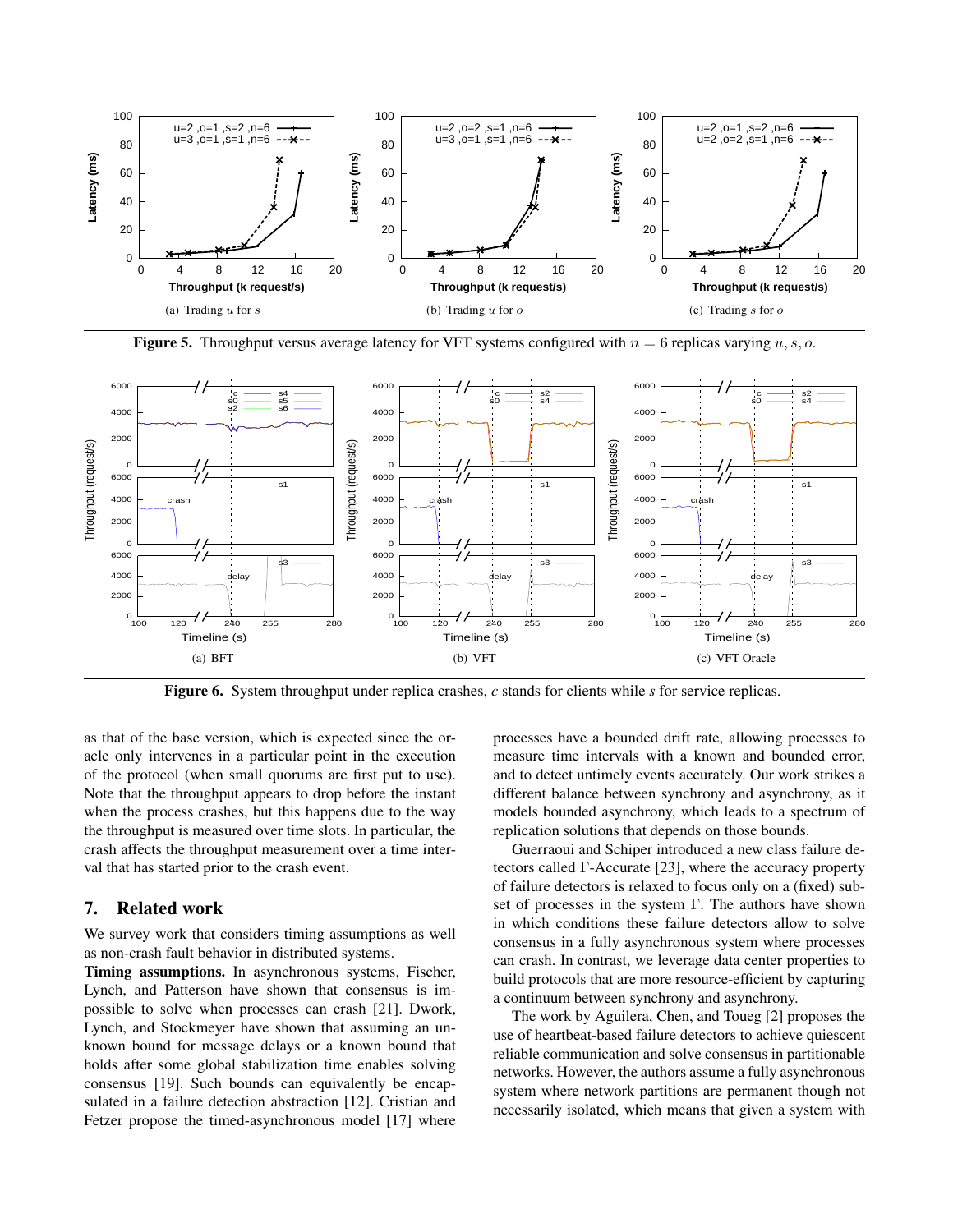two partitions say  $A$  and  $B$ , processes in  $A$  might be unable to send messages to processes in  $B$  while processes in B can still be able to send messages to processes in A. However, consensus is only achievable if a partition can receive messages from a majority of processes in the system. In contrast, VFT considers both crash and arbitrary faults, while enabling progress to be made even in scenarios where a majority of processes is not available.

Aguilera et al. [1] introduced a new model for partially synchronous systems based on the notion of set timeliness. Different from VFT, their model does not bound the number of slow processes and consequently cannot operate with smaller quorums as we have shown in this work.

Veríssimo and Casimiro proposed the Timely Computing Base model [47]. In their model, they assume a subsystem for transporting regular payload, potentially asynchronous, and a separate subsystem that provides the ability to transmit control messages with timing requirements in a synchronous fashion. This led to a generalization called the wormhole hybrid distributed system model, where there can be secure and timely components in the system [46][16]. In contrast, the Visigoth model does not rely upon a separate subsystem. Furthermore, our model does not require identifying asynchronous and synchronous components.

The communication failure model [42] is tailored to environment like wireless or ad-hoc networks. This model associates faults with communication links instead of processes. In this context an impossibility of solving k-agreement when each process can have more than  $n - 2$  links that can lose messages is proven. Our model targets a different environment and as such makes different choices regarding the types of faults and message delays that are allowed.

In the transmission fault model [8, 36] instead of allowing for a set of faulty processes, the messages themselves can be arbitrarily lost or corrupted before their reception. This has the advantage of allowing for a broader range of fault scenarios that are not allowed in other models, e.g., where each process sends a single corrupted message. While this goal is orthogonal to ours, this model has in common with VFT the fact that it allows for reasoning about faults without pinpointing faulty processes.

Handling non-crash faults. Processes that behave arbitrarily are called Byzantine after the seminal paper of Lamport, Shostak, and Pease [31]. Castro and Liskov proposed a practical protocol for Byzantine state machine replication [11]. The UpRight model splits Byzantine faults into commission and omission [13]. The Visigoth model follows the notation of the UpRight formulation but could have also been expressed in terms of the traditional formulation, leading to  $n = f + o + s + 1$ . Differing from UpRight, VFT introduces new synchrony models and does not limit the absolute number of commission faults in the system to remain safe. Instead, VFT limits the number of correlated faults. ZZ [49] reduces replication requirements for normal case operation

by keeping replicas in a dormant state until a fault is detected, which leads these replicas to become active. This feature relies on virtualization for fast state update of dormant replicas, although performance can be affected by the size of the state. CheapBFT[28] leverages trusted devices built with FPGAs to enable resource efficient BFT and reduce the quorum size to  $2f + 1$ . (In contrast, VFT does not require trusted devices.) Raft [38] and EPaxos [37] are recent agreement protocols. Both were designed assuming CFT. Raft improves understandability while EPaxos leverages application knowledge to deterministically order operations, thus removing the bottleneck at the leader. All these protocols can benefit from VFT, potentially leading to lower replication requirements by capturing arbitrary fault manifestations while not requiring algorithms to worry about the worst-case attack scenario of collusion among commission faulty processes, and also capturing a continuum between synchrony and asynchrony.

Fault detectors have also been explored as a way to design reliable systems in the Byzantine model. In particular the work by Malkhi and Reiter [35] proposes the use of unreliable intrusion detectors to enrich asynchronous systems that can be subject to arbitrary malicious faults. Their fault detector infers arbitrary malicious faults in several ways, which include a process remaining silent when it should transmit a message, or a process transmitting a message that is either malformed, out-of-order, or unjustifiable. Another work shows how to solve consensus in an asynchronous Byzantine system resorting to such fault detectors [29]. Similarly to classical BFT protocols, they assume arbitrary collusion and an asynchronous system, and hence require a replication factor of  $3f + 1$ .

BFT2F [33] provides weaker than common guarantees in BFT systems when the fault threshold  $f$  is exceeded. This is complementary to our work, in that we can also use a similar approach to provide some guarantees if the assumptions in our model are not met.

Several fault models allow for arbitrary corruption of the state of one or several processes, but assume that processes always run the correct code, a set of assumptions that differ from the ones made by the Visigoth model. Selfstabilization [18] assumes that any process in a distributed system can transition to an arbitrary state, and designs distributed algorithms that run in an infinite loop that ensures that the system converges to a correct state in such cases. The Arbitrary State Corruption (ASC) model of Correia *et al.* is a fault model that also focuses on arbitrary state corruption while preserving the protocol code correct [15]. This work proposes a technique called ASC-hardening, which can be used to transform crash-tolerant protocols into ASCtolerant ones. Different from the Visigoth model, their model focuses on the faults of an individual process, and ASChardening requires processes to be implemented following a given structure based on event handlers and messages.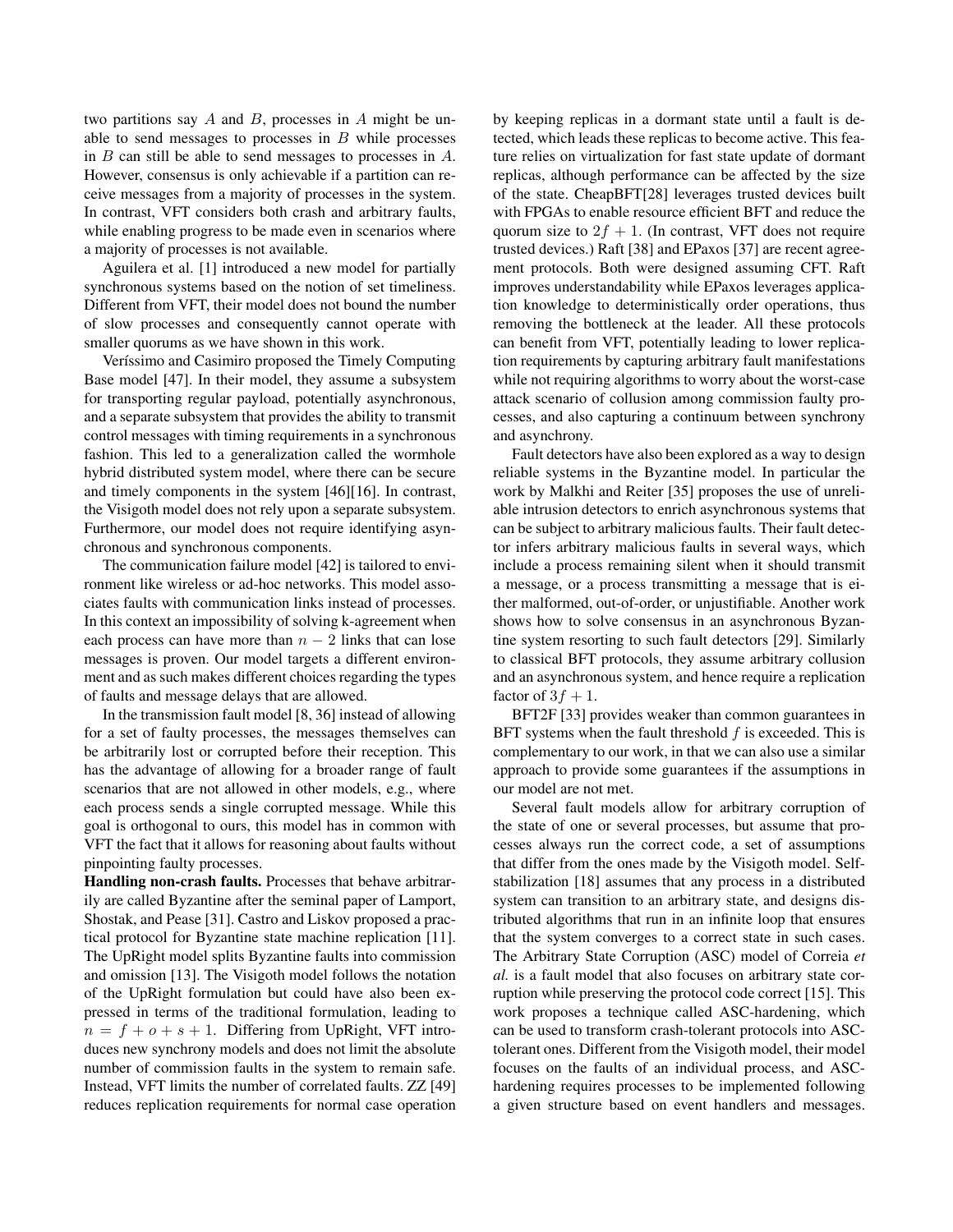In contrast, a VFT state machine replication protocol relies only upon replicating a deterministic service in a number of machines. On a similar proposal but at a lower level, Schiffel *et al.* proposed a fault detection mechanism targeted at hardware faults [20]. The idea is to develop checks for various operators based on a proposed encoding, and extend a compiler to insert those checks in the application. This is a fundamentally different approach that takes every instruction as potentially operating on corrupted data and validates its results using a redundant local computation. SWIFT is a also a compiler-based technique, based on the Single Event Upset (SEU), in which one bit is flipped throughout the entire program [41]. In contrast to all these proposals, the Visigoth model follows the traditional replication approach for deriving fault-tolerant distributed systems, and it does not assume that the code running on faulty processes is correct.

# 8. Conclusion

In this paper, we presented Visigoth fault tolerance, a technique for developing robust distributed protocols for data center environments. We believe this paper can spawn a series of interesting research avenues, such as applying VFT to other systems, determining how to parameterize the system to make the assumptions tenable in different environments, or exploring in depth the fundamental properties of VFT.

## Acknowledgments

We thank the anonymous reviewers and our shepherd, Thomas Moscibroda, for their feedback. The research of R. Rodrigues is funded by the European Research Council under ERC Starting Grant No. 307732. This work is partially funded by FCT under project PEst-OE/EEI/UI0527/2014.

## References

- [1] M. Aguilera, C. Delporte-Gallet, H. Fauconnier, and S. Toueg. Partial synchrony based on set timeliness. *Distributed Computing*, 25(3):249–260, 2012.
- [2] M. K. Aguilera, W. Chen, and S. Toueg. Using the heartbeat failure detector for quiescent reliable communication and consensus in partitionable networks. *Theoretical Computer Science*, 220(1):3 – 30, 1999.
- [3] Amazon. Amazon S3 Availability Event. http://status. aws.amazon.com/s3-20080720.html, July 2008.
- [4] Amazon. S3 data corruption? https://forums.aws. amazon.com/thread.jspa?threadID=22709, June 2008.
- [5] Amazon. Possible corruption of small percentage of S3 data. https://forums.aws.amazon.com/thread.jspa? messageID=262676, July 2011.
- [6] H. Attiya, A. Bar-Noy, and D. Dolev. Sharing memory robustly in message-passing systems. *Journal of the ACM (JACM)*, 42(1):124–142, 1995.
- [7] J. Baker, C. Bond, J. C. Corbett, J. Furman, A. Khorlin, J. Larson, J.-M. Leon, Y. Li, A. Lloyd, and V. Yushprakh. Megastore: Providing scalable, highly available storage for interac-

tive services. In *Proceedings of the Conference on Innovative Data system Research (CIDR)*, pages 223–234, 2011.

- [8] M. Biely, J. Widder, B. Charron-Bost, A. Gaillard, M. Hutle, and A. Schiper. Tolerating corrupted communication. In *Proceedings of the 26th Annual ACM Symposium on Principles of Distributed Computing (PODC)*, pages 244–253, 2007.
- [9] M. Burrows. The chubby lock service for loosely-coupled distributed systems. In *Proceedings of the 7th symposium on Operating systems design and implementation (OSDI)*, pages 335–350, 2006.
- [10] C. Cachin, R. Guerraoui, and L. Rodrigues. *Introduction to Reliable and Secure Distributed Programming (Second Edition)*. Springer, 2011.
- [11] M. Castro and B. Liskov. Practical byzantine fault tolerance and proactive recovery. *ACM Transactions on Computer Systems*, 20(4):398–461, 2002.
- [12] T. D. Chandra and S. Toueg. Unreliable failure detectors for reliable distributed systems. *Journal of the ACM (JACM)*, 43(2):225–267, 1996.
- [13] A. Clement, M. Kapritsos, S. Lee, Y. Wang, L. Alvisi, M. Dahlin, and T. Riche. Upright cluster services. In *Proceedings of the ACM SIGOPS 22nd symposium on Operating systems principles (SOSP)*, pages 277–290, 2009.
- [14] J. C. Corbett, J. Dean, M. Epstein, A. Fikes, C. Frost, J. J. Furman, S. Ghemawat, A. Gubarev, C. Heiser, P. Hochschild, W. Hsieh, S. Kanthak, E. Kogan, H. Li, A. Lloyd, S. Melnik, D. Mwaura, D. Nagle, S. Quinlan, R. Rao, L. Rolig, Y. Saito, M. Szymaniak, C. Taylor, R. Wang, and D. Woodford. Spanner: Google's globally-distributed database. In *Proceedings of the 10th USENIX conference on Operating Systems Design and Implementation (OSDI)*, pages 251–264, 2012.
- [15] M. Correia, D. G. Ferro, F. P. Junqueira, and M. Serafini. Practical hardening of crash-tolerant systems. In *Proceedings of the 2012 USENIX Annual Technical Conference (ATC)*, pages 453–466, 2012.
- [16] M. Correia, N. F. Neves, and P. Verissimo. How to tolerate half less one byzantine nodes in practical distributed systems. In *Proceedings of the 23rd IEEE International Symposium on Reliable Distributed Systems (SRDS)*, pages 174–183, 2004.
- [17] F. Cristian and C. Fetzer. The timed asynchronous distributed system model. *IEEE Transactions on Parallel and Distributed Systems*, 10(6):642–657, 1999.
- [18] E. W. Dijkstra. Self-stabilizing systems in spite of distributed control. *Communications of the ACM (CACM)*, 17(11):643– 644, 1974.
- [19] C. Dwork, N. Lynch, and L. Stockmeyer. Consensus in the presence of partial synchrony. *Journal of the ACM (JACM)*, 35(2):288–323, 1988.
- [20] C. Fetzer, U. Schiffel, and M. Suesskraut. AN-encoding compiler: Building safety-critical systems with commodity hardware. In *Proceedings of the 28th International Conference on Computer Safety, Reliability, and Security (SAFECOMP)*, pages 283–296, 2009.
- [21] M. J. Fischer, N. A. Lynch, and M. S. Paterson. Impossibility of distributed consensus with one faulty process. *Journal of the ACM (JACM)*, 32(2):374–382, 1985.